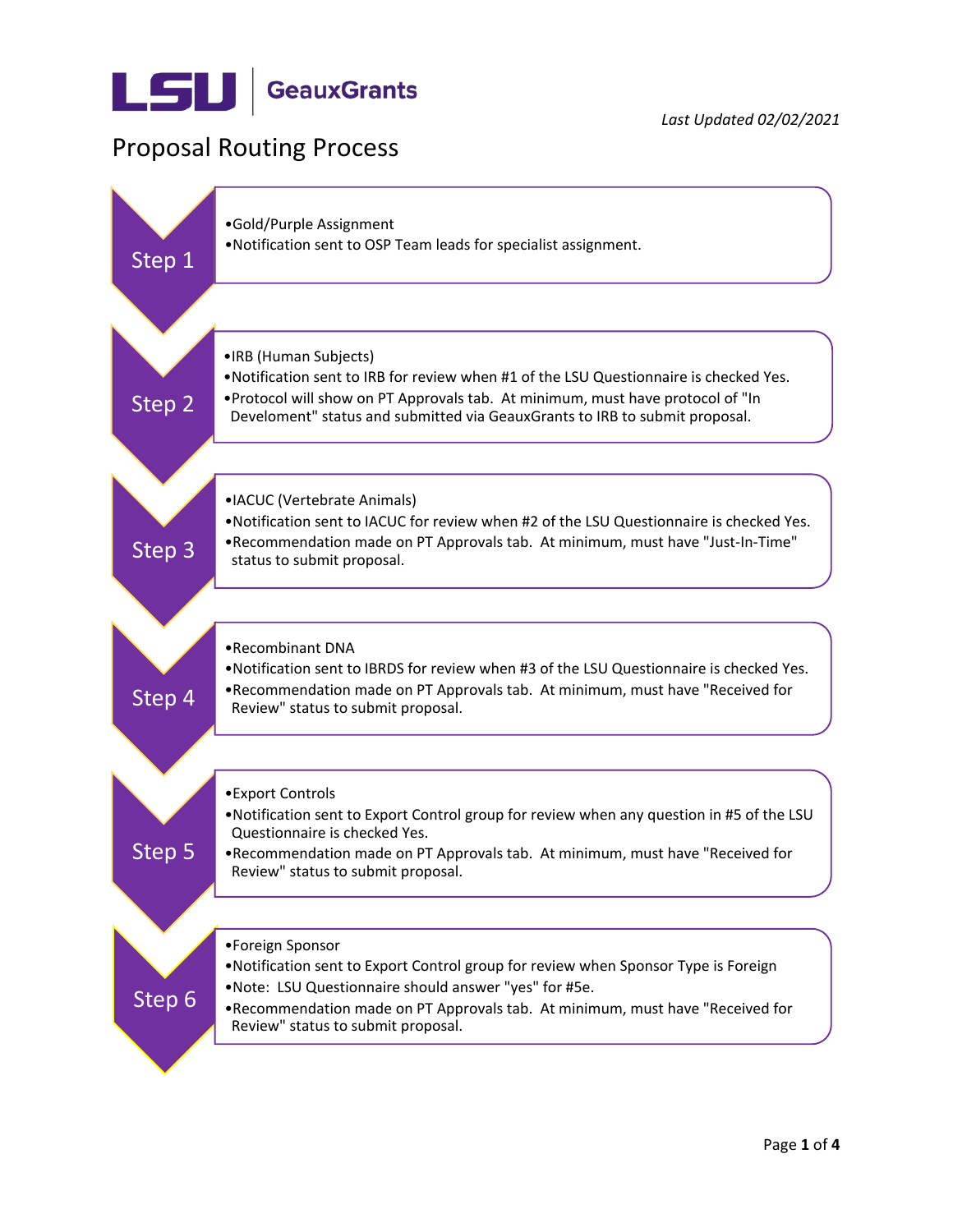| Step 7            | •Foreign Sponsor - Originating<br>. Notification sent to Export Control group for review when Originating Sponsor Type is<br>Foreign<br>.Note: LSU Questionnaire should answer "yes" for #5e.<br>. Recommendation made on PT Approvals tab. At minimum, must have "Received for<br>Review" status to submit proposal. |
|-------------------|-----------------------------------------------------------------------------------------------------------------------------------------------------------------------------------------------------------------------------------------------------------------------------------------------------------------------|
| Step 8            | • Radiation Safety<br>. Notification sent to Radiation Safety Officer for review when #4 of the LSU<br>Questionnaire is checked Yes.<br>. Recommendation made on PT Approvals tab. At minimum, must have "Received for<br>Review" status to submit proposal.                                                          |
| Step <sub>9</sub> | •F&A Waiver<br>. Notification sent to ORED when #15 of the LSU Questionnaire is checked Yes and<br>Requesting Waiver Approval is selected (Vet School excluded)<br>•Action on step 15.                                                                                                                                |
| Step 10           | •Cost Sharing<br>. Notification sent to ORED when #17 of the LSU Questionnaire is checked Yes and<br>Voluntary Committed is selected.<br>• Action on step 16.                                                                                                                                                         |
| Step 11           | . Intellectual Property Office<br>.Notification sent to ITC when #7 of the LSU Questionnaire is checked Yes.<br>.No approval needed at proposal stage.                                                                                                                                                                |
| Step 12           | •CAMD (for radiation safety)<br>. Notification sent to CAMD Radiation Safety Officer for review when #4 of the LSU<br>Questionnaire is checked Yes and use of CAMD is Yes.<br>. CAMD may add comment under Radiation Safety to PT Approvals, but no separate<br>approval is made.                                     |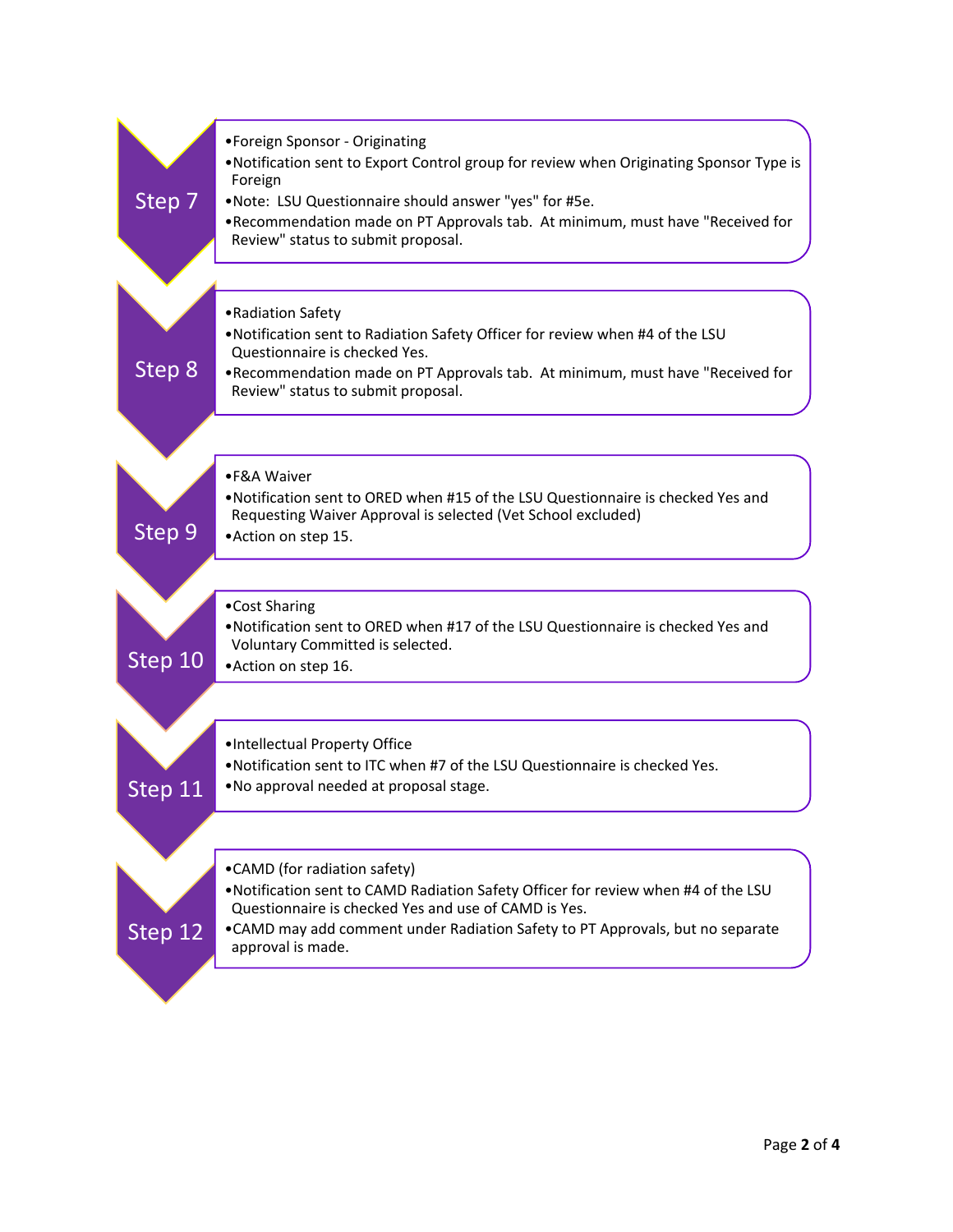| Step 13 | •Classified Work<br>.Notification sent to OSP Executive Director for review when #9 of the LSU<br>Questionnaire is checked Yes.<br>.OSP Executive Director will determine what approvals are needed.                                                                                                                   |
|---------|------------------------------------------------------------------------------------------------------------------------------------------------------------------------------------------------------------------------------------------------------------------------------------------------------------------------|
| Step 14 | ·Investigators/Dept Heads/Deans<br>• Approval required for all Investigators listed as Senior/Key on the<br>Personnel tab and all individuals on allocation tab in #26 of LSU<br>Questionnaire and their respective Dept Head, and Dean (if applicable).<br>. Approval documented on Internal Routing & Approvals tab. |
|         |                                                                                                                                                                                                                                                                                                                        |
| Step 15 | •Computation & Technology (CCT)<br>. Approval is required by CCT when #27 of the LSU Questionnaire is checked<br>Yes and b) Center for Computation and Technology (CCT) is checked.<br>• Approval documented on Internal Routing & Approvals tab.                                                                      |
|         |                                                                                                                                                                                                                                                                                                                        |
| Step 16 | •Coastal Studies Institute (CSI)<br>• Approval is required by CSI Director when #27 of the LSU Questionnaire is<br>checked Yes and c) Coastal Studies Institute is checked.<br>• Approval documented on Internal Routing & Approvals tab.                                                                              |
|         |                                                                                                                                                                                                                                                                                                                        |
| Step 17 | •F&A Waiver<br>. Approval required by ORED when #15 of the LSU Questionnaire is checked<br>Yes and Requesting Waiver Approval is selected (Vet School excluded).<br>. Approval documented on Internal Routing & Approvals tab.                                                                                         |
|         |                                                                                                                                                                                                                                                                                                                        |